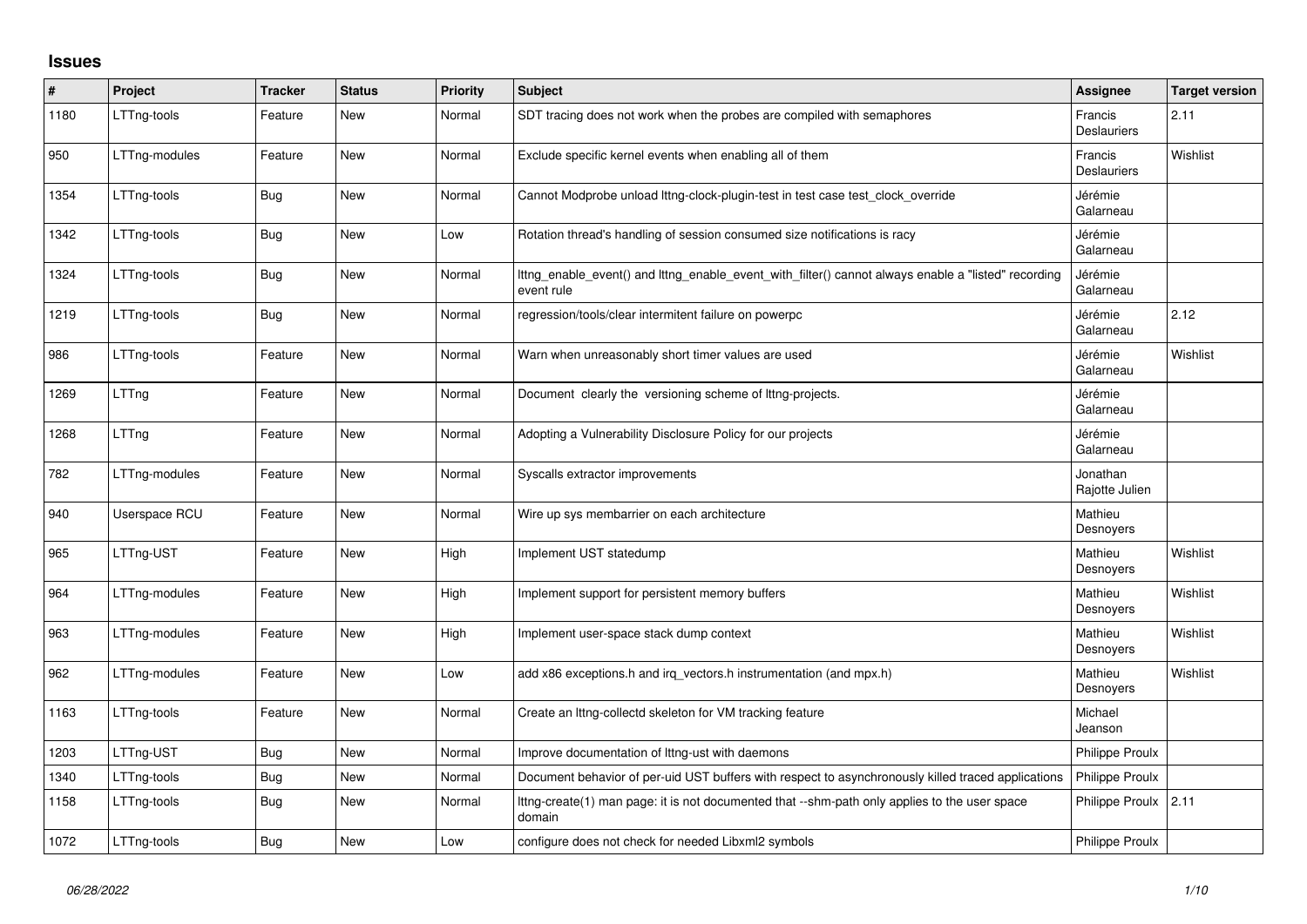| $\pmb{\#}$ | Project                                | <b>Tracker</b> | <b>Status</b> | <b>Priority</b> | <b>Subject</b>                                                                                                 | <b>Assignee</b>            | <b>Target version</b>      |
|------------|----------------------------------------|----------------|---------------|-----------------|----------------------------------------------------------------------------------------------------------------|----------------------------|----------------------------|
| 1336       | <b>Babeltrace</b>                      | Feature        | New           | Normal          | Improve usability of error messages                                                                            | <b>Philippe Proulx</b>     | Babeltrace -<br>stable 2.0 |
| 1295       | Babeltrace                             | Bug            | New           | Normal          | Copy-pasto in bt_value_map_borrow_entry_value doc                                                              | <b>Philippe Proulx</b>     | Babeltrace -<br>stable 2.0 |
| 1289       | <b>Babeltrace</b>                      | <b>Bug</b>     | New           | Normal          | docs: document that the "notext" flag is required to build out of tree plug-ins when linking with<br>LLVM's Id | <b>Philippe Proulx</b>     | Babeltrace -<br>2.1        |
| 138        | Website                                | Feature        | New           | Normal          | Workflow graph for bug statuses                                                                                | Raphaël<br>Beamonte        |                            |
| 68         | Website                                | Bug            | New           | Normal          | Top-level primary links should be in bold                                                                      | Yannick<br><b>Brosseau</b> |                            |
| 67         | Website                                | Bug            | New           | Normal          | Syndicate the project news on the lttng.org main page                                                          | Yannick<br><b>Brosseau</b> |                            |
| 216        | Website                                | Feature        | New           | Normal          | Use menu separators instead of placeholder pages                                                               |                            |                            |
| 215        | Website                                | <b>Bug</b>     | New           | Normal          | Create a FAQ section                                                                                           |                            |                            |
| 214        | Website                                | <b>Bug</b>     | New           | Normal          | Add weekly reminder of assigned open bugs                                                                      |                            |                            |
| 97         | Website                                | Bug            | New           | Normal          | Theme tweak: the $<$ pre $>$ tags should be more visible                                                       |                            |                            |
| 73         | Website                                | Feature        | New           | Normal          | DOCUMENTATION!                                                                                                 |                            |                            |
| $30\,$     | Website                                | Feature        | New           | Normal          | Contributor documentation                                                                                      |                            |                            |
| 1356       | Userspace RCU                          | <b>Bug</b>     | New           | Normal          | I have a doubt about the urcu_bp_smp_mb_slave called in _urcu_bp_read_unlock.                                  |                            |                            |
| 1317       | Userspace RCU                          | <b>Bug</b>     | New           | Normal          | urcu: memory leaks                                                                                             |                            |                            |
| 941        | Userspace RCU                          | Feature        | New           | Normal          | URCU flavor which can be used across processes using shared memory                                             |                            | Wishlist                   |
| 971        | <b>Trace Compass UX</b><br>Experiments | Feature        | New           | Normal          | Trace digging tool                                                                                             |                            |                            |
| 1294       | LTTng-UST                              | <b>Bug</b>     | New           | Normal          | add-context fails silently with perf_event_paranoid=4, no trace produced                                       |                            |                            |
| 1132       | LTTng-UST                              | Bug            | New           | High            | Fails to build with Crosscompiler                                                                              |                            |                            |
| 1100       | LTTng-UST                              | Feature        | New           | Normal          | Add (possibly symbolic) event whenever blocking occurs due to excessive events                                 |                            | Wishlist                   |
| 717        | LTTng-UST                              | Feature        | New           | Low             | Better validation of tracepoint provider headers?                                                              |                            |                            |
| 710        | LTTng-UST                              | Feature        | New           | Normal          | List event fields in the same order as the TP definition                                                       |                            |                            |
| 602        | LTTng-UST                              | Feature        | New           | Normal          | Add session to metadata environment                                                                            |                            |                            |
| 527        | LTTng-UST                              | Feature        | New           | Normal          | Add git version information to project version                                                                 |                            |                            |
| 520        | LTTng-UST                              | Feature        | New           | Normal          | Allow override of /var/run directory                                                                           |                            |                            |
| 483        | LTTng-UST                              | Feature        | New           | Normal          | Use "man 3 backtrace" to dump the stack state at record start (attach) time.                                   |                            |                            |
| 447        | LTTng-UST                              | Feature        | New           | Normal          | Support dlopen/dlclose of probe providers                                                                      |                            |                            |
| 446        | LTTng-UST                              | Feature        | New           | Normal          | Improve process startup time with many events                                                                  |                            |                            |
| 440        | LTTng-UST                              | Feature        | New           | Normal          | <b>Tracepoint Documentation</b>                                                                                |                            | Wishlist                   |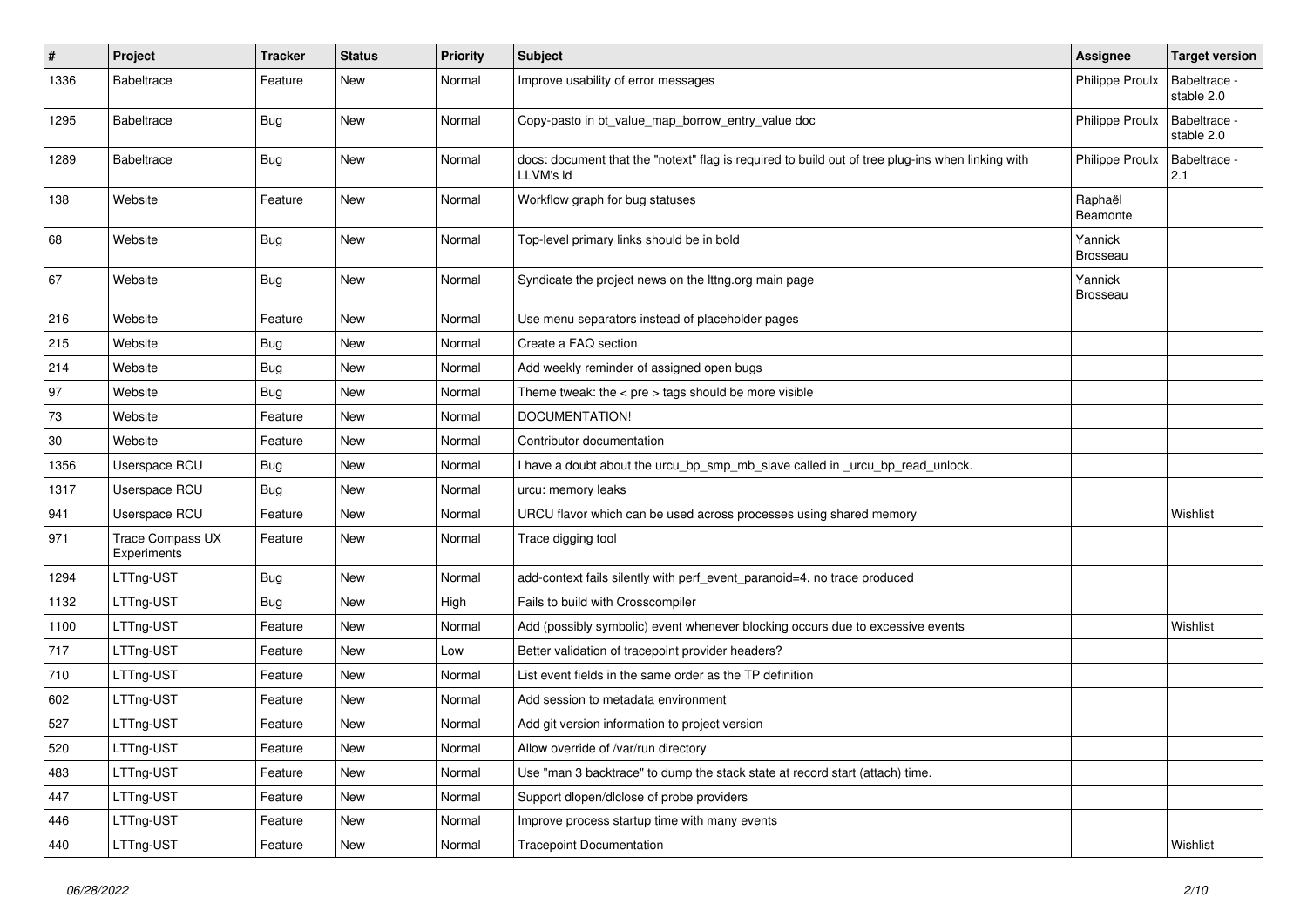| $\vert$ # | Project     | <b>Tracker</b> | <b>Status</b> | <b>Priority</b> | <b>Subject</b>                                                                                                             | Assignee | <b>Target version</b> |
|-----------|-------------|----------------|---------------|-----------------|----------------------------------------------------------------------------------------------------------------------------|----------|-----------------------|
| 395       | LTTng-UST   | Feature        | New           | Normal          | Enable channel after start session                                                                                         |          | Wishlist              |
| 65        | LTTng-UST   | Feature        | New           | Low             | Helper script to generate the tracepoint shared library                                                                    |          | Wishlist              |
| 51        | LTTng-UST   | Feature        | New           | Low             | Ittng-gen-tp: add python module output                                                                                     |          | Wishlist              |
| 713       | LTTngTop    | Feature        | New           | Low             | Throughput display should be harmonized with lttng usage                                                                   |          |                       |
| 1349      | LTTng-tools | Feature        | New           | Low             | Add '--all' to lttng start                                                                                                 |          |                       |
| 1341      | LTTng-tools | Feature        | New           | Normal          | Introduce "--shm-path-ust" to clarify use vs documentation                                                                 |          |                       |
| 1329      | LTTng-tools | <b>Bug</b>     | New           | Normal          | Assert in lttng-consumerd: consumer.c: lttng_consumer_rotate_channel()                                                     |          |                       |
| 1318      | LTTng-tools | <b>Bug</b>     | New           | Normal          | Ittng-tools configured with --with-consumerd32-libdir --with-consumerd32-bin does not start a 32bit<br>consumerd on launch |          | 2.12                  |
| 1302      | LTTng-tools | Bug            | New           | Normal          | Bad handling of invalid saved session files                                                                                |          |                       |
| 1287      | LTTng-tools | Feature        | New           | Low             | Use abstract sockets for Ittng-consumerd UST shared memory files                                                           |          |                       |
| 1271      | LTTng-tools | <b>Bug</b>     | New           | Normal          | testsuite should use bt2 python imports                                                                                    |          |                       |
| 1267      | LTTng-tools | Bug            | New           | Low             | odr-violation for config_str_yes                                                                                           |          |                       |
| 1262      | LTTng-tools | Bug            | New           | Low             | Metadata channel properties are not configurable (kernel domain)                                                           |          |                       |
| 1256      | LTTng-tools | Bug            | New           | Low             | Check babeltrace1 stderr output in tests                                                                                   |          |                       |
| 1248      | LTTng-tools | <b>Bug</b>     | New           | Normal          | filter-parser.y creates creates wrong ast for `hello[1][2]`                                                                |          |                       |
| 1246      | LTTng-tools | <b>Bug</b>     | New           | Normal          | -filter expression parser accepts foo[bar]                                                                                 |          |                       |
| 1243      | LTTng-tools | Bug            | New           | Normal          | Ittng 2.11 / 2.12 fails to destroy sessions.                                                                               |          |                       |
| 1211      | LTTng-tools | <b>Bug</b>     | New           | Low             | Can't quit lttng-sessiond with ctrl-c when built with --disable-epoll                                                      |          |                       |
| 1206      | LTTng-tools | Bug            | New           | Normal          | live per-pid channel with short lived app becomes unusable                                                                 |          |                       |
| 1197      | LTTng-tools | Feature        | New           | Low             | Use renameat2() to atomically exchange metadata on metadata regenerate                                                     |          |                       |
| 1184      | LTTng-tools | <b>Bug</b>     | New           | Normal          | can't report find any system calls with lttng list --kernel --syscall                                                      |          |                       |
| 1182      | LTTng-tools | <b>Bug</b>     | New           | Normal          | relayd mishandles channels configured with tracefile-count == 0 and tracefile-size != 0                                    |          | 2.9                   |
| 1181      | LTTng-tools | <b>Bug</b>     | New           | Normal          | Deadlock in session daemon and consumer for short lived apps in live per-pid                                               |          |                       |
| 1147      | LTTng-tools | Bug            | New           | Normal          | Compiling LTTng tools against 2.6.37 for ARM throws some errors in select_poll_epoll.c                                     |          |                       |
| 1133      | LTTng-tools | Feature        | New           | Normal          | Metadata regeneration does not have to be "destructive"                                                                    |          | 2.11                  |
| 1117      | LTTng-tools | Bug            | New           | Normal          | Ittng-relayd should use specific major.minor versions for relay-consumer and relay-viewer protocols                        |          |                       |
| 1116      | LTTng-tools | <b>Bug</b>     | New           | Normal          | MI XSD minor version should have been bumped once or twice (?) between tools 2.8 and 2.10                                  |          |                       |
| 1115      | LTTng-tools | <b>Bug</b>     | New           | Normal          | LTTng sessiond should accept different agent minor version number                                                          |          |                       |
| 1114      | LTTng-tools | <b>Bug</b>     | New           | Normal          | Possible invalid discarded events count                                                                                    |          | 2.10                  |
| 1105      | LTTng-tools | Bug            | New           | Normal          | The trigger API should warn the client when an unsupported condition is being used                                         |          | 2.10                  |
| 1092      | LTTng-tools | <b>Bug</b>     | New           | Normal          | Channel switch timers don't seem to be honored                                                                             |          | 2.10                  |
| 1083      | LTTng-tools | Feature        | New           | Normal          | Ittng-load and save are somewhat schizophrenic                                                                             |          |                       |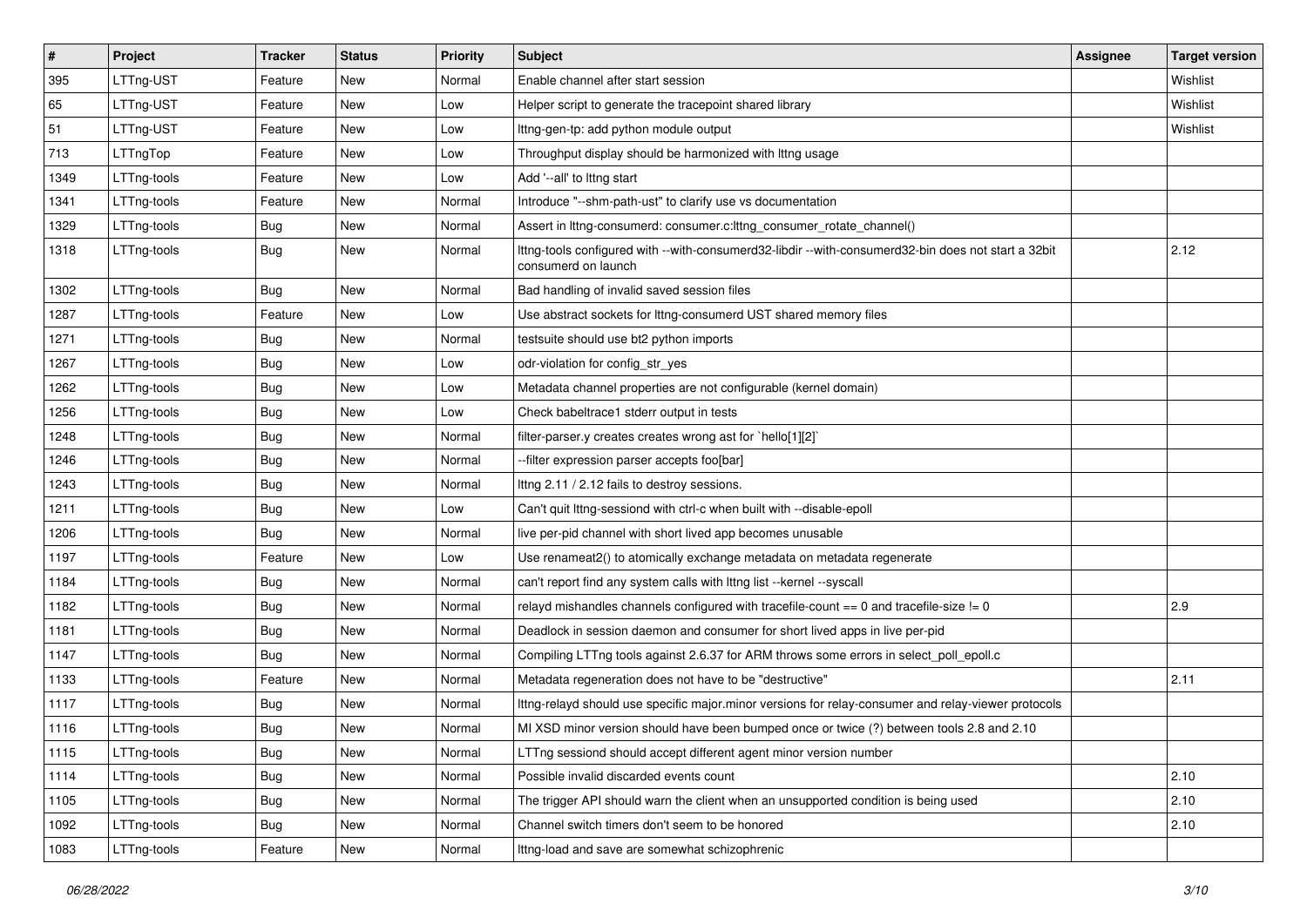| $\#$ | Project       | <b>Tracker</b> | <b>Status</b> | <b>Priority</b> | Subject                                                                                                                                                          | Assignee | <b>Target version</b> |
|------|---------------|----------------|---------------|-----------------|------------------------------------------------------------------------------------------------------------------------------------------------------------------|----------|-----------------------|
| 1068 | LTTng-tools   | Bug            | New           | Normal          | lttng-ctl: lttng_load_session_attr_get_override_ctrl_url() returns NULL when the destination override<br>is set using lttng_load_session_attr_set_override_url() |          | 2.9                   |
| 1066 | LTTng-tools   | Feature        | New           | Low             | Add option for Ittng-destroy to delete the trace folder                                                                                                          |          | Wishlist              |
| 1057 | LTTng-tools   | Feature        | New           | Normal          | List only contexts that apply to a domain                                                                                                                        |          |                       |
| 1033 | LTTng-tools   | Bug            | New           | Normal          | Ittng load does not preserve event or channel ordering                                                                                                           |          | 2.9                   |
| 1026 | LTTng-tools   | Bug            | New           | Normal          | Ittng create should recover from a bad output option more gracefully                                                                                             |          | 2.9                   |
| 1025 | LTTng-tools   | <b>Bug</b>     | New           | Normal          | Ittng load [--all] issues misleading message when there are no sessions to load                                                                                  |          | 2.9                   |
| 1024 | LTTng-tools   | Bug            | New           | Normal          | Ittng save [--all] issues misleading message when there are no sessions to save                                                                                  |          | 2.9                   |
| 984  | LTTng-tools   | Feature        | New           | Normal          | Session path in LTTng profiles should not contain date and time                                                                                                  |          | Wishlist              |
| 961  | LTTng-tools   | Feature        | New           | Normal          | Add additional criteria to disable-event                                                                                                                         |          | 2.9                   |
| 960  | LTTng-tools   | Feature        | New           | Normal          | Add a -m /--matching argument to enable-event                                                                                                                    |          | Wishlist              |
| 930  | LTTng-tools   | Bug            | New           | Normal          | "Non-default channel exists within session" when enabling UST/kernel and agent events                                                                            |          | 2.9                   |
| 928  | LTTng-tools   | <b>Bug</b>     | New           | Normal          | It is possible to specify multiple positional arguments in enable-event command with no effect                                                                   |          | 2.9                   |
| 883  | LTTng-tools   | Feature        | New           | Normal          | consumerd: Automatic reconnect to relayd                                                                                                                         |          | Wishlist              |
| 821  | LTTng-tools   | Feature        | New           | Low             | trace session name in the metadata                                                                                                                               |          | Wishlist              |
| 766  | LTTng-tools   | Feature        | New           | Normal          | Trace file rotation to consider older sessions in same tree                                                                                                      |          | Wishlist              |
| 531  | LTTng-tools   | <b>Bug</b>     | New           | Normal          | Event name scoping seems ill-defined                                                                                                                             |          | Wishlist              |
| 1345 | LTTng-modules | Bug            | New           | Normal          | NULL pointer dereference when adding perf:cpu:cache-misses context                                                                                               |          |                       |
| 1265 | LTTng-modules | Feature        | New           | Low             | Turn lttng-probes.c probe_list into a hash table                                                                                                                 |          |                       |
| 1264 | LTTng-modules | Feature        | New           | Low             | NOHZ support for lib ring buffer                                                                                                                                 |          |                       |
| 1263 | LTTng-modules | Feature        | New           | Low             | Re-integrate sample modules from libringbuffer into Ittng-modules                                                                                                |          |                       |
| 1261 | LTTng-modules | Bug            | New           | Normal          | Missing filename field on first openat() syscall                                                                                                                 |          |                       |
| 1175 | LTTng-modules | Feature        | New           | Normal          | Resolving the name of memory barrier system call                                                                                                                 |          |                       |
| 1157 | LTTng-modules | Bug            | New           | Normal          | Re-enable LTTng lock * tracepoints                                                                                                                               |          |                       |
| 1067 | LTTng-modules | Feature        | New           | Normal          | Update writeback instrumentation for newer kernels                                                                                                               |          | Wishlist              |
| 1061 | LTTng-modules | Feature        | New           | Normal          | New btrfs events should be added to Ittng-modules instrumentation                                                                                                |          |                       |
| 1039 | LTTng-modules | Feature        | New           | Normal          | Generate an event when Perf takes a sample                                                                                                                       |          |                       |
| 999  | LTTng-modules | Feature        | New           | Low             | Support mmap for metadata channel                                                                                                                                |          |                       |
| 743  | LTTng-modules | Feature        | New           | Normal          | Enable channel *after* tracing has started                                                                                                                       |          |                       |
| 601  | LTTng-modules | Feature        | New           | Normal          | Add session to metadata environment                                                                                                                              |          |                       |
| 584  | LTTng-modules | Feature        | New           | Normal          | Confusing error message when trying to enable a non existant tracepoint                                                                                          |          |                       |
| 439  | LTTng-modules | Feature        | New           | Normal          | LTTng kernel tracepoint documentation                                                                                                                            |          |                       |
| 396  | LTTng-modules | Feature        | New           | Normal          | Enable channel after start session                                                                                                                               |          |                       |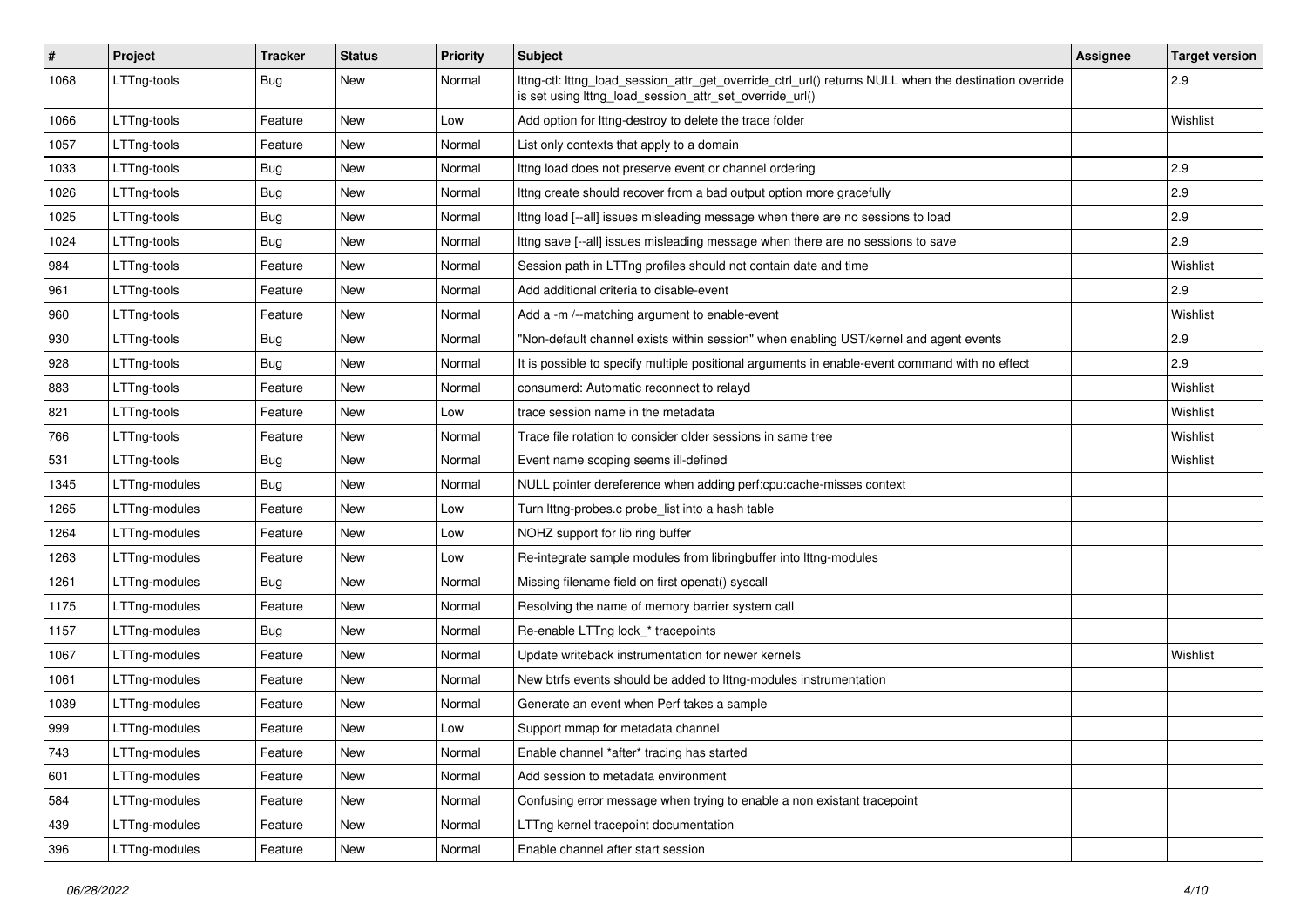| $\vert$ # | Project                    | <b>Tracker</b> | <b>Status</b> | Priority | <b>Subject</b>                                                                                                   | Assignee | <b>Target version</b>      |
|-----------|----------------------------|----------------|---------------|----------|------------------------------------------------------------------------------------------------------------------|----------|----------------------------|
| 347       | LTTng-modules              | Feature        | New           | Normal   | dump process hostname                                                                                            |          |                            |
| 336       | LTTng-modules              | Feature        | <b>New</b>    | Low      | Support splice() for partial pages                                                                               |          |                            |
| 1347      | LTTng                      | Feature        | New           | Low      | Codename for 2.14                                                                                                |          | 2.14                       |
| 1343      | LTTng                      | Bug            | New           | Normal   | Notifications tests hangs during OE/yocto.                                                                       |          |                            |
| 1305      | LTTng                      | Bug            | New           | Normal   | Kernel test hang                                                                                                 |          | 2.12                       |
| 1288      | LTTng                      | Feature        | New           | Low      | Combine all per-cpu shm areas for a channel into a single file                                                   |          |                            |
| 1209      | LTTng                      | <b>Bug</b>     | New           | Normal   | Tracking a PID after start of session result in error on lttng-sessiond                                          |          |                            |
| 1192      | LTTng                      | Bug            | New           | Normal   | Web documentation improvement: describe use of CREATE_TRACE_POINTS for lttng-ust<br>instrumentation              |          |                            |
| 1146      | LTTng                      | <b>Bug</b>     | New           | Normal   | LD_PRELOAD applications using lttng-ust-pthread                                                                  |          |                            |
| 1073      | LTTng                      | Bug            | New           | Normal   | Filtering test cases failing                                                                                     |          |                            |
| 1038      | LTTng                      | Bug            | New           | Normal   | Enabling all events for the JUL domain, while having disabled events                                             |          |                            |
| 981       | LTTng                      | Feature        | New           | Normal   | Handle the flush of the last subbuffer                                                                           |          |                            |
| 969       | LTTng                      | Bug            | New           | Normal   | It is not possible to only enable/disable events with "*' in their names                                         |          |                            |
| 967       | LTTng                      | <b>Bug</b>     | <b>New</b>    | Normal   | It is possible to enable two events having two different types but sharing the same name                         |          |                            |
| 946       | LTTng                      | <b>Bug</b>     | New           | Normal   | LTTng trace splice size could be opitimized                                                                      |          |                            |
| 937       | LTTng                      | Bug            | New           | Normal   | Babeltrace failure in live mode                                                                                  |          |                            |
| 211       | LTTng                      | Feature        | New           | Normal   | <b>Environment vars</b>                                                                                          |          | Wishlist                   |
| 888       | <b>Common Trace Format</b> | Bug            | New           | Normal   | BE vs LE bitfield packing is not easy to understand + undefined behaviour for mixed BE/LE                        |          |                            |
| 265       | <b>Common Trace Format</b> | Bug            | New           | Normal   | Specify where exactly the event ID must be in the header                                                         |          |                            |
| 262       | <b>Common Trace Format</b> | Bug            | New           | Normal   | Be clearer about fields of headers and contexts                                                                  |          |                            |
| 254       | <b>Common Trace Format</b> | <b>Bug</b>     | New           | Normal   | No specified charset for metadata packets payload                                                                |          |                            |
| 1348      | <b>Babeltrace</b>          | Bug            | New           | Normal   | Assertion failure when passing `smalltrace` CTF test trace twice to convert command                              |          | Babeltrace -<br>stable 2.0 |
| 1346      | <b>Babeltrace</b>          | Bug            | New           | Normal   | sink.ctf.fs: Assertion failure while encoding length FC of dynamic array FC embedded within a static<br>array FC |          | Babeltrace -<br>stable 2.0 |
| 1338      | <b>Babeltrace</b>          | <b>Bug</b>     | New           | Normal   | Crash when specifying convert command with custom python plug-in                                                 |          | Babeltrace -<br>stable 2.0 |
| 1334      | <b>Babeltrace</b>          | <b>Bug</b>     | <b>New</b>    | Normal   | Python component class memory leak                                                                               |          | Babeltrace -<br>stable 2.0 |
| 1333      | Babeltrace                 | <b>Bug</b>     | New           | Normal   | Crash on invalid argument sequence                                                                               |          | Babeltrace -<br>stable 2.0 |
| 1322      | Babeltrace                 | <b>Bug</b>     | New           | Normal   | Assert in ctf_msg_iter_destroy()                                                                                 |          | Babeltrace -<br>stable 2.0 |
| 1321      | Babeltrace                 | <b>Bug</b>     | New           | Normal   | Segfault in bfcr_unsigned_int_cb()                                                                               |          | Babeltrace -<br>stable 2.0 |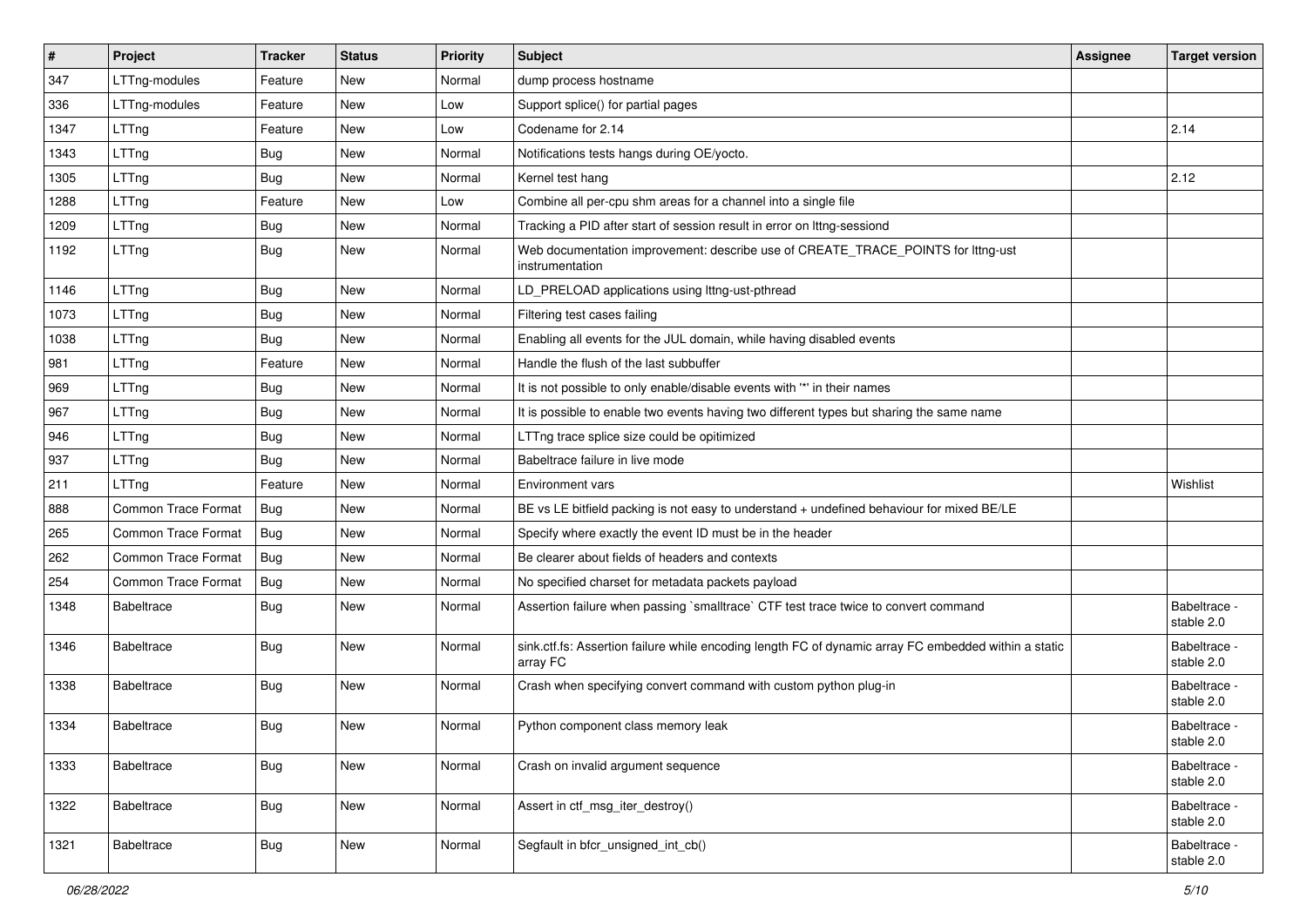| #    | Project           | <b>Tracker</b> | <b>Status</b> | <b>Priority</b> | <b>Subject</b>                                                                                                  | Assignee | <b>Target version</b>      |
|------|-------------------|----------------|---------------|-----------------|-----------------------------------------------------------------------------------------------------------------|----------|----------------------------|
| 1319 | <b>Babeltrace</b> | Bug            | New           | Normal          | Assert in emit_inactivity_message                                                                               |          | Babeltrace -<br>stable 2.0 |
| 1300 | <b>Babeltrace</b> | Feature        | New           | Normal          | babeltrace2 lacks knowledge of bitwise enum produced by lttng-modules                                           |          | Babeltrace -<br>2.1        |
| 1293 | Babeltrace        | <b>Bug</b>     | New           | Normal          | Use after free in sink.ctf.fs finalize                                                                          |          | Babeltrace -<br>stable 2.0 |
| 1282 | <b>Babeltrace</b> | Bug            | New           | Normal          | `src.ctf.fs` accepts the same input twice                                                                       |          | Babeltrace -<br>stable 2.0 |
| 1260 | Babeltrace        | Bug            | New           | Normal          | Babeltrace 2 refuses a trace when a previous packet has an end time > begin of the next packet                  |          | Babeltrace -<br>stable 2.0 |
| 1259 | <b>Babeltrace</b> | Bug            | New           | Normal          | improved to description/usecases for streams and packets.                                                       |          | Babeltrace -<br>stable 2.0 |
| 1258 | <b>Babeltrace</b> | <b>Bug</b>     | New           | Normal          | Segmentation fault when running with --debug                                                                    |          | Babeltrace -<br>stable 2.0 |
| 1254 | <b>Babeltrace</b> | Bug            | New           | Normal          | Trace with non-monotonic clocks make babeltrace2 abort                                                          |          | Babeltrace -<br>stable 2.0 |
| 1236 | <b>Babeltrace</b> | Bug            | New           | Normal          | SIGTRAP in glib found during fuzzing                                                                            |          | Babeltrace -<br>stable 2.0 |
| 1233 | <b>Babeltrace</b> | Feature        | New           | Normal          | Python: Add __str__ to Message types, and perhaps other types                                                   |          | Babeltrace -<br>2.1        |
| 1232 | Babeltrace        | Bug            | New           | Normal          | src.ctf.fs: variant option names without their tag equivalent are accepted, but the decoding process<br>asserts |          | Babeltrace -<br>2.1        |
| 1230 | Babeltrace        | Bug            | New           | Normal          | flt.utils.trimmer: local time can be nonexistent or ambiguous with DST                                          |          | Babeltrace -<br>2.1        |
| 1229 | <b>Babeltrace</b> | Bug            | New           | Normal          | flt.utils.trimmer: with no date, beginning time cannot be greater than end time                                 |          | Babeltrace -<br>2.1        |
| 1228 | Babeltrace        | <b>Bug</b>     | New           | Normal          | calling seek to beginning after seek to ns from origin                                                          |          | Babeltrace -<br>stable 2.0 |
| 1227 | <b>Babeltrace</b> | Bug            | New           | Normal          | cli: Error when using --clock-cycles and -c sink.text.pretty at the same time                                   |          | Babeltrace -<br>2.1        |
| 1226 | <b>Babeltrace</b> | Feature        | New           | Normal          | Allow making graph execution more "event-based"                                                                 |          | Babeltrace -<br>stable 2.0 |
| 1224 | Babeltrace        | Bug            | New           | Normal          | Crash while reading a live per-pid trace                                                                        |          | Babeltrace -<br>stable 2.0 |
| 1222 | Babeltrace        | <b>Bug</b>     | New           | Normal          | src.ctf.lttng-live: reading two per-pid traces does not emit messages                                           |          | Babeltrace -<br>stable 2.0 |
| 1221 | Babeltrace        | Bug            | New           | Normal          | Babeltrace 2 sometimes fail on live trace with Ittng-clear feature                                              |          | Babeltrace -<br>stable 2.0 |
| 1220 | Babeltrace        | Bug            | New           | Normal          | filter.utils.trimmer component does not support streams without packets                                         |          |                            |
| 1164 | Babeltrace        | Feature        | New           | Normal          | Write a plugin to anonymize traces                                                                              |          |                            |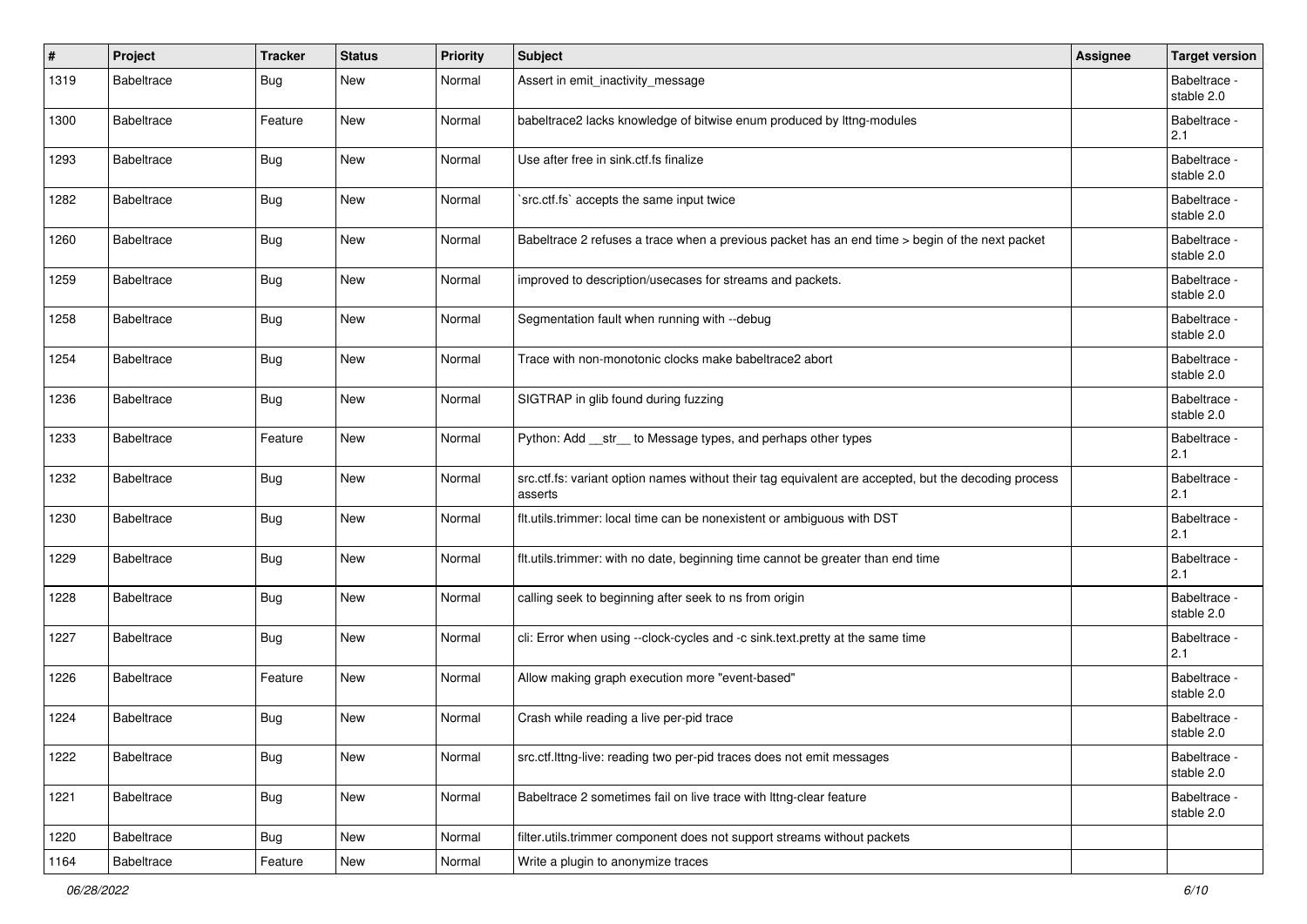| $\#$ | Project           | <b>Tracker</b> | <b>Status</b> | <b>Priority</b> | <b>Subject</b>                                                                                                                             | Assignee                      | <b>Target version</b> |
|------|-------------------|----------------|---------------|-----------------|--------------------------------------------------------------------------------------------------------------------------------------------|-------------------------------|-----------------------|
| 1144 | <b>Babeltrace</b> | <b>Bug</b>     | New           | Normal          | Babeltrace 1.5.3 intermittent error on Ittng-live hooking                                                                                  |                               |                       |
| 1138 | <b>Babeltrace</b> | Bug            | New           | Normal          | Live session listing return malformed url                                                                                                  |                               |                       |
| 1121 | <b>Babeltrace</b> | Bug            | New           | Normal          | Babeltrace 2.0-pre reports negative timestamp with ctf-writer traces                                                                       |                               |                       |
| 1096 | <b>Babeltrace</b> | Bug            | New           | Normal          | Babeltrace takes 100% CPU and 100% mem reading a malformed trace                                                                           |                               |                       |
| 1045 | <b>Babeltrace</b> | Feature        | New           | Normal          | Wire up debug info on lttng_ust_cyg_profile event fields                                                                                   |                               |                       |
| 1315 | LTTng             | Bug            | Feedback      | Normal          | Kernel panics after `pkill lttng`; root session daemon has active triggers                                                                 | Francis<br><b>Deslauriers</b> |                       |
| 1242 | LTTng-UST         | Bug            | Feedback      | Normal          | SEGV on process exit with shared library                                                                                                   | Mathieu<br>Desnoyers          |                       |
| 968  | LTTng             | Feature        | Feedback      | High            | Ittng-modules kernel and user callstack context                                                                                            | Mathieu<br>Desnoyers          | 2.9                   |
| 1159 | LTTng-tools       | <b>Bug</b>     | Feedback      | Low             | Missing documentation: before Linux 4.17, suspending the system while tracing is active can result<br>in incorrect event record timestamps | Philippe Proulx               | 2.11                  |
| 1320 | LTTng-UST         | <b>Bug</b>     | Feedback      | Normal          | Assert in Ittng-ring-buffer-client.h:437: client buffer begin()                                                                            |                               |                       |
| 1285 | LTTng-UST         | <b>Bug</b>     | Feedback      | Normal          | about close file failed for lttng-ust module                                                                                               |                               |                       |
| 1109 | LTTng-UST         | Bug            | Feedback      | Low             | Fork() test 9 from Linux Test Project fails when traced with userspace events                                                              |                               |                       |
| 508  | LTTng-UST         | Feature        | Feedback      | Normal          | arrays of floats are stored and/or displayed as arrays of ints                                                                             |                               | Wishlist              |
| 1352 | LTTng-tools       | <b>Bug</b>     | Feedback      | Normal          | LTTng consumer daemon crashed with error: "Attempt to send invalid file descriptor to master (fd =<br>$-1)$ "                              |                               |                       |
| 1331 | LTTng-tools       | Bug            | Feedback      | Normal          | test unix socket fails for 64 bit arches on alpine linux but passes on 32bit arches                                                        |                               |                       |
| 1215 | LTTng-tools       | <b>Bug</b>     | Feedback      | Normal          | Failed to start lttng-sessiond process                                                                                                     |                               |                       |
| 1135 | LTTng-tools       | Bug            | Feedback      | Normal          | Contexts are applied to all channels without domain consideration                                                                          |                               |                       |
| 1126 | LTTng-tools       | Feature        | Feedback      | Normal          | Analyse and refactor interaction based on pipe and converge toward a solution that will result in a<br>convergence in code                 |                               | Refactoring           |
| 1124 | LTTng-tools       | Bug            | Feedback      | Low             | Ittng-sessiond saves empty domain stubs                                                                                                    |                               | Refactoring           |
| 1017 | LTTng-tools       | <b>Bug</b>     | Feedback      | Normal          | consumerd memory leak                                                                                                                      |                               |                       |
| 993  | LTTng-tools       | <b>Bug</b>     | Feedback      | Normal          | Re-enabling disabled events create new tracepoint events                                                                                   |                               |                       |
| 922  | LTTng-tools       | Feature        | Feedback      | Normal          | Expose cpu id as a context field in lttng-tools (add-context)                                                                              |                               | 2.9                   |
| 797  | LTTng-tools       | Bug            | Feedback      | Normal          | Add more test for epoll in configure                                                                                                       |                               | Wishlist              |
| 193  | LTTng-tools       | Feature        | Feedback      | Normal          | Find a more intelligent heuristics for the FD reservation                                                                                  |                               | Wishlist              |
| 1208 | LTTng             | Bug            | Feedback      | Normal          | 2.11 relayd in live mode attach window changed                                                                                             |                               |                       |
| 1195 | LTTng             | Bug            | Feedback      | Normal          | Userspace tracing issue                                                                                                                    |                               |                       |
| 989  | LTTng             | Bug            | Feedback      | Normal          | Error code correction for list Ittng ust global events() and list Ittng kernel events()                                                    |                               |                       |
| 945  | LTTng             | Bug            | Feedback      | Normal          | Running cyclictest with Ittng                                                                                                              |                               |                       |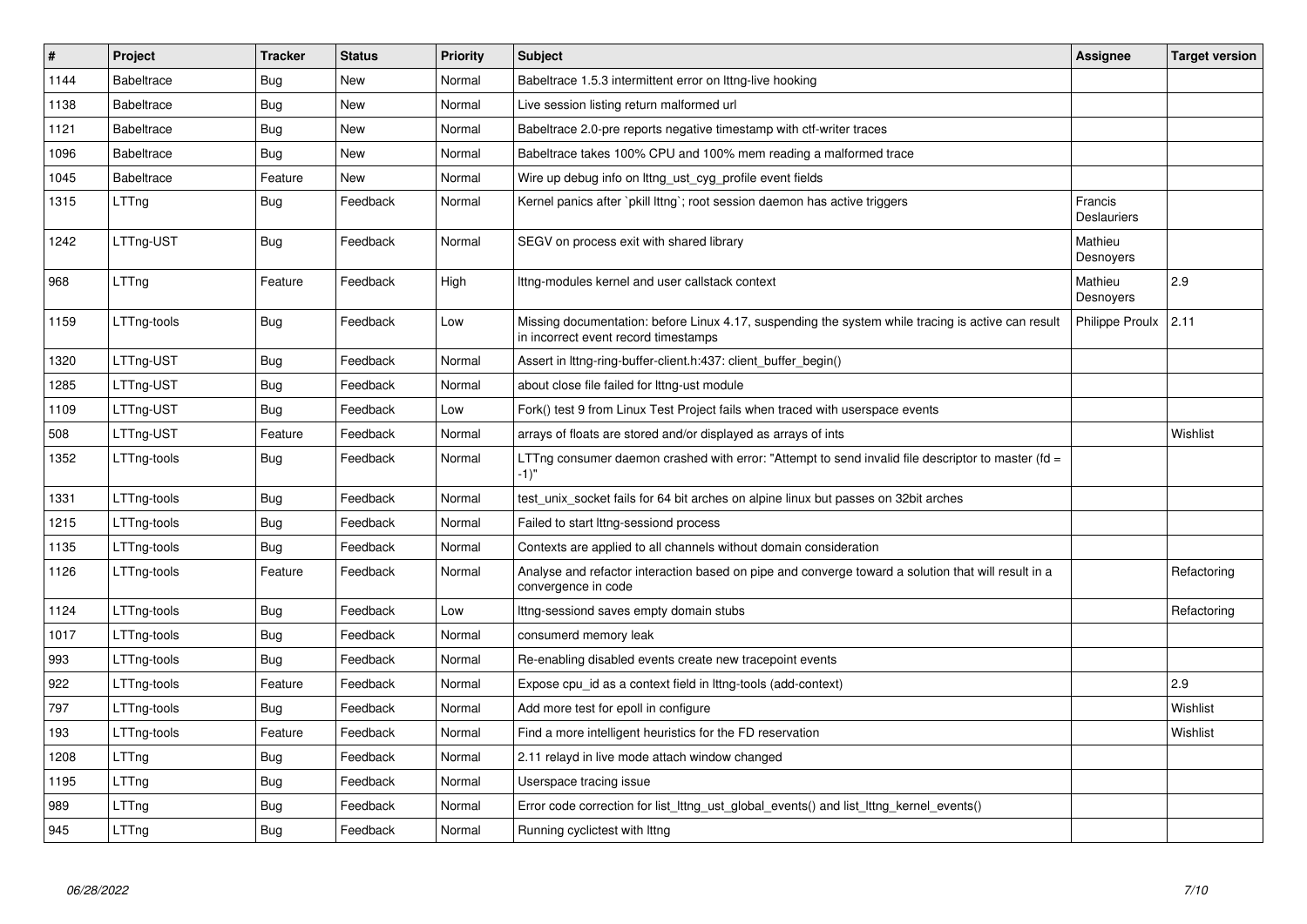| $\#$ | Project           | <b>Tracker</b> | <b>Status</b> | Priority | <b>Subject</b>                                                                                                                                           | <b>Assignee</b>            | <b>Target version</b>      |
|------|-------------------|----------------|---------------|----------|----------------------------------------------------------------------------------------------------------------------------------------------------------|----------------------------|----------------------------|
| 1351 | <b>Babeltrace</b> | <b>Bug</b>     | Feedback      | Normal   | Babeltrace2 failes at a negative clock `offset`                                                                                                          |                            | Babeltrace -<br>stable 2.0 |
| 1350 | <b>Babeltrace</b> | <b>Bug</b>     | Feedback      | Normal   | Babeltrace failes at a negative clock `offset`                                                                                                           |                            | Babeltrace -<br>stable 1.x |
| 1278 | <b>Babeltrace</b> | <b>Bug</b>     | Feedback      | Normal   | "Graph failed to complete successfully" error                                                                                                            |                            | Babeltrace -<br>stable 2.0 |
| 1234 | <b>Babeltrace</b> | <b>Bug</b>     | Feedback      | Low      | src.text.dmesg: some kernel ring buffer lines can be wrongly sorted by time, leading to a muxer<br>error                                                 |                            | Babeltrace -<br>stable 2.0 |
| 1223 | <b>Babeltrace</b> | Bug            | Feedback      | Low      | Check for cmp and diff in configure                                                                                                                      |                            | Babeltrace -<br>stable 2.0 |
| 1168 | <b>Babeltrace</b> | Bug            | Feedback      | Normal   | CTF for a user-plugged clock assumes that "offset" is unsigned, but a negative value can happen<br>and will result in unparsable metadata getting stored |                            |                            |
| 994  | LTTng-tools       | Bug            | Confirmed     | Normal   | Configured metadata data channel not listed for UST domain                                                                                               | Jérémie<br>Galarneau       | 2.9                        |
| 987  | LTTng-tools       | <b>Bug</b>     | Confirmed     | Normal   | Incomplete string comparison pattern                                                                                                                     | Jérémie<br>Galarneau       | 2.9                        |
| 932  | LTTng-tools       | Feature        | Confirmed     | Normal   | LTTng client error code semantics are ill-defined                                                                                                        | Jérémie<br>Galarneau       | 2.9                        |
| 901  | LTTng-tools       | <b>Bug</b>     | Confirmed     | Normal   | Some liblttng-ctl don't return LTTNG_OK on success                                                                                                       | Jérémie<br>Galarneau       | 2.9                        |
| 1016 | LTTng-tools       | <b>Bug</b>     | Confirmed     | Normal   | Kernel syscalls test on ARM64(D02) fail on syscall "open" validation                                                                                     | Jonathan<br>Rajotte Julien |                            |
| 985  | LTTng-tools       | Feature        | Confirmed     | Normal   | Print *real* total size of buffers on channel listing                                                                                                    | Jonathan<br>Rajotte Julien | 2.9                        |
| 897  | LTTng-tools       | Bug            | Confirmed     | Normal   | Some commands are not gracefully handling the absence of a session daemon                                                                                | Jonathan<br>Rajotte Julien | 2.9                        |
| 833  | LTTng-tools       | <b>Bug</b>     | Confirmed     | Normal   | memcpy of non-packed struct into packed struct (possible layout mismatch)                                                                                | Jonathan<br>Rajotte Julien | 2.14                       |
| 1177 | LTTng             | <b>Bug</b>     | Confirmed     | Normal   | Document --pidfile of lttng-sessiond executable                                                                                                          | Jonathan<br>Rajotte Julien | 2.11                       |
| 990  | LTTng             | Feature        | Confirmed     | Low      | Additional make check targets                                                                                                                            | Jonathan<br>Rajotte Julien | 2.9                        |
| 975  | LTTng-modules     | Bug            | Confirmed     | Normal   | execve compat syscall exit syscall value issue                                                                                                           | Mathieu<br>Desnoyers       |                            |
| 822  | LTTng-tools       | <b>Bug</b>     | Confirmed     | Low      | bash-completion sometimes completes too much                                                                                                             | Simon Marchi               | Wishlist                   |
| 292  | LTTng-UST         | <b>Bug</b>     | Confirmed     | Low      | Generated header files should not conflict with ust or standard ones.                                                                                    | Yannick<br>Brosseau        |                            |
| 525  | LTTng-UST         | Bug            | Confirmed     | Low      | new "notifications" from UST do not strictly respect LTTNG_UST_REGISTER_TIMEOUT                                                                          |                            |                            |
| 1137 | LTTng-tools       | Feature        | Confirmed     | Normal   | Version handshake for lttng-consumerd and lttng-sessiond                                                                                                 |                            | 2.11                       |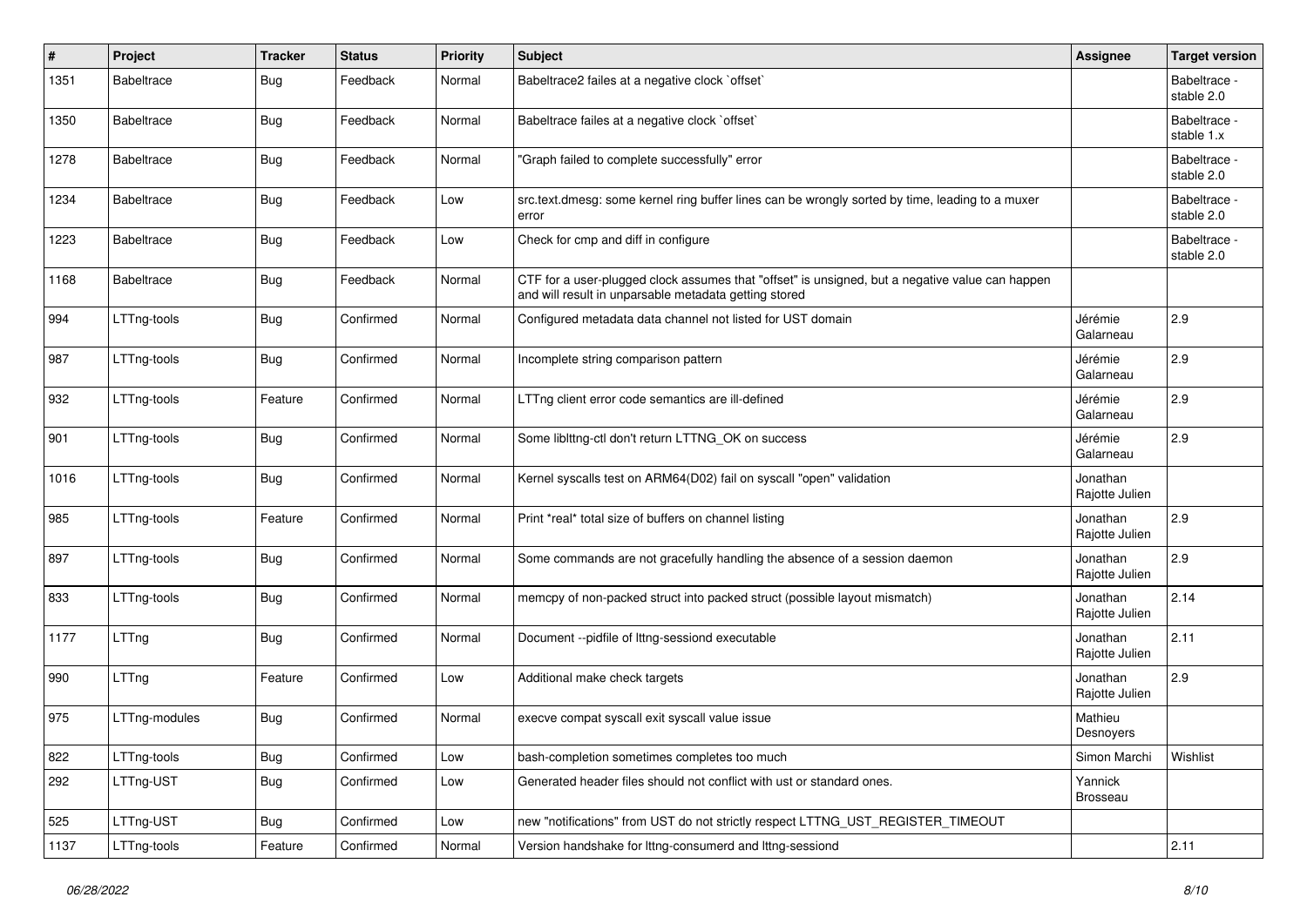| $\sharp$ | Project       | <b>Tracker</b> | <b>Status</b> | Priority | <b>Subject</b>                                                                                                     | <b>Assignee</b> | <b>Target version</b> |
|----------|---------------|----------------|---------------|----------|--------------------------------------------------------------------------------------------------------------------|-----------------|-----------------------|
| 1128     | LTTng-tools   | <b>Bug</b>     | Confirmed     | Normal   | Contexts can be added multiple times to a kernel channel                                                           |                 | 2.14                  |
| 1127     | LTTng-tools   | Feature        | Confirmed     | Normal   | regression/tool/filtering use local gen-ust-event instead of tests/utils                                           |                 | Refactoring           |
| 1059     | LTTng-tools   | <b>Bug</b>     | Confirmed     | Normal   | The save and load commands do not use the same default home directory                                              |                 |                       |
| 919      | LTTng-tools   | <b>Bug</b>     | Confirmed     | Normal   | "Ittng track" list pid in order when listing with ust. Kernel is alright. look for sorting and output              |                 | 2.9                   |
| 911      | LTTng-tools   | <b>Bug</b>     | Confirmed     | Normal   | Ittng save and MI should both point to their XSDs                                                                  |                 | Wishlist              |
| 894      | LTTng-tools   | Feature        | Confirmed     | Normal   | Cannot enable channel for JUL (-j) or Log4j (-l) domains                                                           |                 | Wishlist              |
| 750      | LTTng-tools   | Feature        | Confirmed     | Low      | Ittng add-context --channel should accept a list of channels                                                       |                 | Wishlist              |
| 749      | LTTng-tools   | Feature        | Confirmed     | Normal   | Ittng list <session> should list the contexts added to each channel</session>                                      |                 | 2.11                  |
| 720      | LTTng-tools   | <b>Bug</b>     | Confirmed     | Low      | Disambiguating fully qualified event names, timestamp-sensitive metadata                                           |                 | Wishlist              |
| 653      | LTTng-tools   | <b>Bug</b>     | Confirmed     | Low      | LTTng memory allocation failure goes unreported                                                                    |                 | Wishlist              |
| 632      | LTTng-tools   | Feature        | Confirmed     | Normal   | Several commands could benefit from an "all" option                                                                |                 | Wishlist              |
| 599      | LTTng-tools   | Feature        | Confirmed     | Normal   | second snapshot not to gather data from the previous snapshot (no repeated events)                                 |                 | Wishlist              |
| 592      | LTTng-tools   | <b>Bug</b>     | Confirmed     | Low      | Potential trace process subdirectory name collision with PID namespaces                                            |                 | Wishlist              |
| 573      | LTTng-tools   | Feature        | Confirmed     | Normal   | Destroy an internal domain session on command error if created in that code flow                                   |                 | Wishlist              |
| 566      | LTTng-tools   | Feature        | Confirmed     | Normal   | User-space data buffering schemes and the lttng user interface                                                     |                 | Wishlist              |
| 561      | LTTng-tools   | Bug            | Confirmed     | Low      | Under certain conditions, a user-space trace may overwrite itself                                                  |                 | Wishlist              |
| 558      | LTTng-tools   | Feature        | Confirmed     | Normal   | Apply fd accounting technique from sessiond to consumerd                                                           |                 | Wishlist              |
| 555      | LTTng-tools   | Feature        | Confirmed     | Normal   | add-context --help lists perf fields even when the machine has no generic registers at all                         |                 | Wishlist              |
| 445      | LTTng-tools   | Feature        | Confirmed     | Normal   | Ittng enable-event and event redefinition: user feedback can be misleading                                         |                 | Wishlist              |
| 409      | LTTng-tools   | Bug            | Confirmed     | Low      | Detection of pipe close with POLLHUP poll(3) event                                                                 |                 | Wishlist              |
| 286      | LTTng-tools   | Feature        | Confirmed     | Normal   | Add a -- logfile option (or log through Syslog)                                                                    |                 | Wishlist              |
| 270      | LTTng-tools   | Feature        | Confirmed     | Low      | Be able to choose session by number in Ittng list command                                                          |                 | Wishlist              |
| 137      | LTTng-tools   | Feature        | Confirmed     | Normal   | No more tracing possible after consumerD dies (via kill command)                                                   |                 | Wishlist              |
| 106      | LTTng-tools   | Feature        | Confirmed     | Normal   | Missing context information in list command                                                                        |                 | Wishlist              |
| 77       | LTTng-tools   | Feature        | Confirmed     | Low      | Create developper documentation for the LTTng "control" API                                                        |                 | Wishlist              |
| 35       | LTTng-tools   | Feature        | Confirmed     | Normal   | Remote administration                                                                                              |                 | Wishlist              |
| 15       | LTTng-tools   | Feature        | Confirmed     | Low      | LTTng simple trace                                                                                                 |                 | Wishlist              |
| 938      | LTTng-modules | <b>Bug</b>     | Confirmed     | Normal   | Enabling two events with same name but not the same event type cause no warning and does not<br>behave as expected |                 | 2.10                  |
| 1207     | LTTng         | <b>Bug</b>     | Confirmed     | Normal   | Tools 2.11 fails on destroy for lttng-modules 2.9                                                                  |                 |                       |
| 1060     | LTTng         | <b>Bug</b>     | Confirmed     | Low      | Document the extra reading subbuffer always allocated                                                              |                 | Wishlist              |
| 1034     | LTTng         | <b>Bug</b>     | Confirmed     | Normal   | KPROBE & KREPROBE support for saved/loaded sessions is not working                                                 |                 | 2.9                   |
| 1030     | LTTng         | <b>Bug</b>     | Confirmed     | Normal   | Ci: unit test are not running for stable v2.8 and greater                                                          |                 |                       |